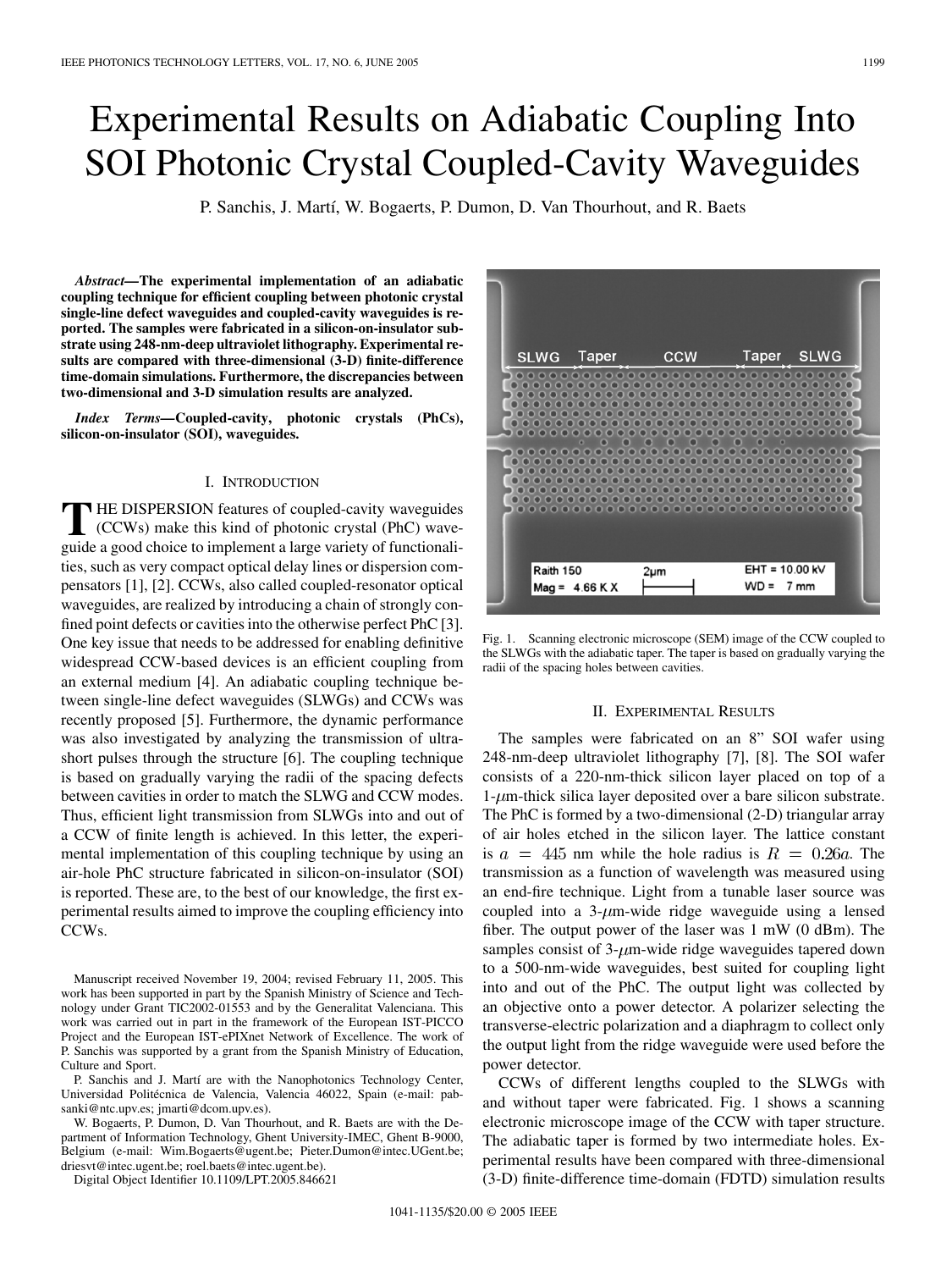

Fig. 2. (a) Experimental and (b) 3-D FDTD simulated transmission spectra as a function of the wavelength for a ten-cavities-long CCW and a nine-cavities-long taper/CCW/taper structure.



Fig. 3. (a) Experimental and (b) 3-D FDTD simulated transmission spectra as a function of the wavelength for a 15-cavities-long CCW and a 14-cavities-long taper/CCW/taper structure.

[[9\]](#page-2-0). Fig. 2 shows the transmission efficiency as a function of the wavelength for a ten-cavities-long CCW and a nine-cavities-long taper/CCW/taper structure while Fig. 3 shows the transmission spectra for a 15-cavities-long CCW and a 14-cavities-long taper/CCW/taper structure. Experimental results have been normalized by the averaged transmission spectrum of the unpatterned structure. It can be seen that a very good agreement between experimental and 3-D FDTD results is obtained. The transmitted power is improved when the adiabatic taper, of only two intermediate holes, is used to couple light into and out of the CCW. However, transmission losses are still rather high. The only difference between the results shown in Figs. 2 and 3 is that the CCW has a different length since the taper length is not changed. Therefore, transmission losses are only increased in Fig. 3 due to the propagation losses in the CCW. Concretely, the transmitted power is decreased around 3 dB when the CCW length is increased by 4.45  $\mu$ m (10*a*) so the propagation losses of the CCW are roughly estimated at  $0.67$  dB/ $\mu$ m. These rather high propagation losses are attributed to the out-of-plane losses



Fig. 4. (a) 2-D and (b) 3-D FDTD simulated transmission efficiency as a function of the wavelength for a five-cavities-long CCW coupled to the SWLGs without taper (dashed line) and with a taper formed by two intermediate holes (solid line). The dotted line depicts the transmission spectrum for a  $12a$ -long SLWG, which corresponds to the total length of the input and output SLWGs used in the CCW with taper structure.

originated from the fact that the CCW operates above the light line, which implies that the guided mode is intrinsically lossy. It is important to remark that propagation losses due to sidewall roughness are not taken into account in the 3-D simulations.

The transmission losses due to the estimated propagation losses are of 6.3 dB (23% transmission) for a ten-cavities-long CCW and of 9.3 dB (11.75% transmission) for a 15-cavitieslong CCW. These values are close to those obtained for the CCW without taper structure, depicted as dashed lines in Figs. 2 and 3, which means that the propagation losses of the CCW are clearly dominant in the overall transmission losses. However, the transmission is higher for the CCW with taper structure, especially at the high wavelengths of the band. This transmission improvement is attributed to the effect of the taper but also because the CCW length is actually shorter in the CCW with taper structure since the total number of cavities including the input and output tapers is almost the same to that of the CCW without taper structure.

## III. DISCUSSION

In order to better analyze the taper performance, the transmission spectra for a CCW of the same length coupled to the SLWG with and without the adiabatic taper have been calculated by means of 3-D FDTD simulations. The PhC has also the same length in both structures so the adiabatic taper has been replaced by an SLWG in the CCW without taper structure. Furthermore, 3-D simulation results have been compared to 2-D simulation results. In the latter, the effective index approximation has been used. The effective index ( $n_{\text{eff}} = 2.8$ ) was calculated taking into account the thickness of the silicon layer of the fabricated structure. Fig. 4 shows the transmission spectra calculated by means of (a) 2-D and (b) 3-D FDTD simulations for a five-cavities-long CCW coupled to the SWLGs without taper (dashed line) and with a taper formed by two intermediate holes (solid line). On the other hand, Fig. 5 shows the